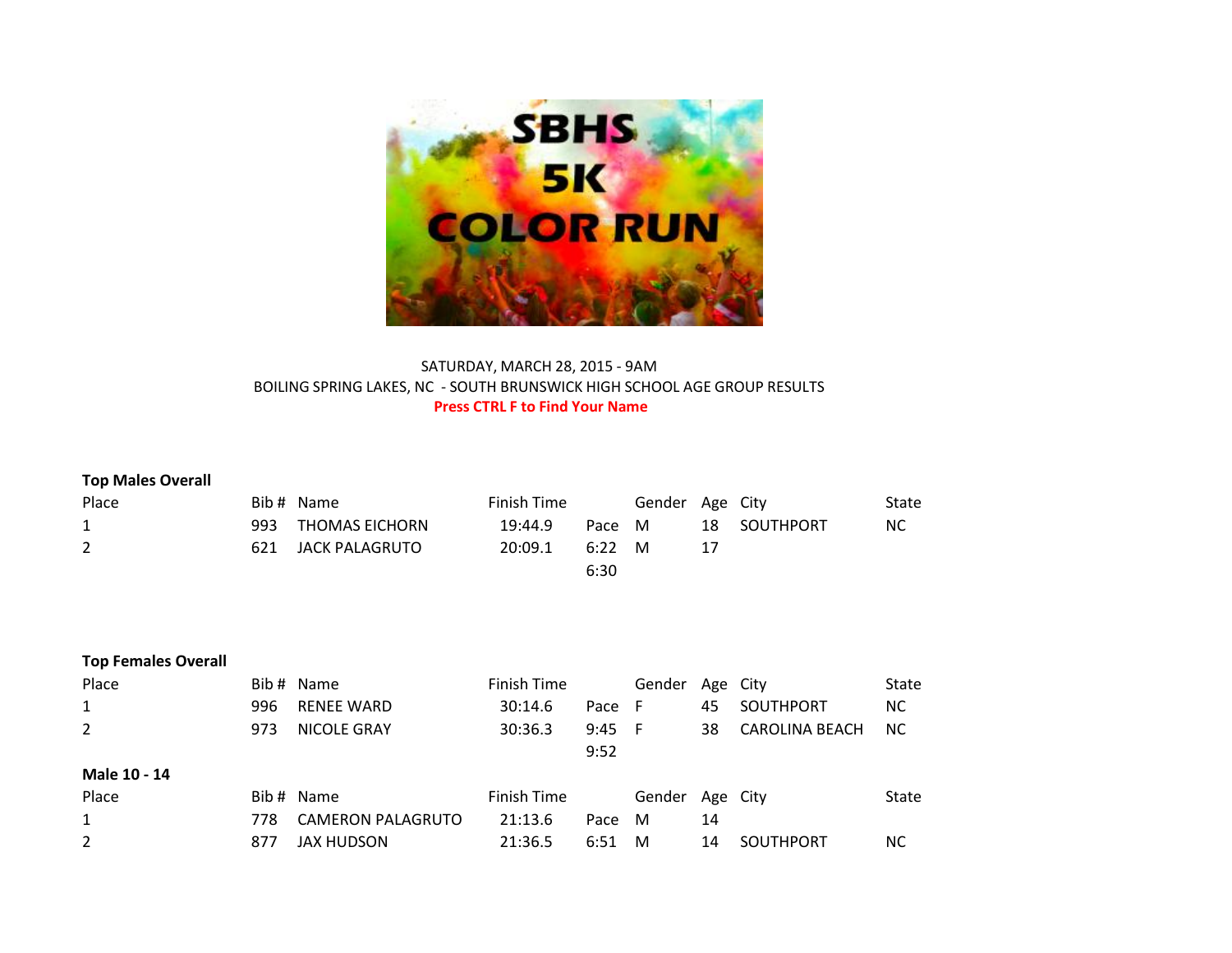| 3              | 954 | <b>NOAH BULLARD</b>      | 26:52.2            | 6:58             | M               | 13 | SOUTHPORT         | <b>NC</b> |
|----------------|-----|--------------------------|--------------------|------------------|-----------------|----|-------------------|-----------|
| 4              | 892 | <b>IZAIAH BRUMFIELD</b>  | 1:03:58.0          | 8:40<br>20:38    | M               | 10 | SOUTHPORT         | NC        |
| Male 15 - 19   |     |                          |                    |                  |                 |    |                   |           |
| Place          |     | Bib # Name               | <b>Finish Time</b> |                  | Gender          |    | Age City          | State     |
| $\mathbf{1}$   | 940 | <b>HUNTER FRENCH</b>     | 27:20.5            | Pace             | M               | 17 | SOUTHPORT         | NC        |
| $\overline{2}$ | 995 | <b>DYLAN RUSS</b>        | 29:58.0            | 8:49             | M               | 18 | SOUTHPORT         | NC        |
| $\overline{3}$ | 875 | <b>ANDREW SIMPSON</b>    | 32:16.3            | 9:40             | ${\sf M}$       | 15 | SOUTHPORT         | NC        |
| $\sqrt{4}$     | 972 | <b>HUNTER GARRIS</b>     | 39:47.8            | 10:25 M          |                 | 15 | <b>WILMINGTON</b> | NC        |
| 5              | 922 | <b>CAMERON SECHRIST</b>  | 43:51.4            | 12:50 M<br>14:09 |                 | 15 | <b>WILMINGTON</b> | NC        |
| Male 20 - 29   |     |                          |                    |                  |                 |    |                   |           |
| Place          |     | Bib # Name               | Finish Time        |                  | Gender Age City |    |                   | State     |
| $\mathbf{1}$   | 997 | <b>MYTES WILLIAMS</b>    | 31:12.7            | Pace             | M               | 20 | SOUTHPORT         | NC        |
| $\overline{2}$ | 983 | <b>MATTHEW ROHAUER</b>   | 50:03.5            | 10:04 M<br>16:09 |                 | 20 | SOUTHPORT         | NC        |
| Male 30 - 39   |     |                          |                    |                  |                 |    |                   |           |
| Place          |     | Bib # Name               | Finish Time        |                  | Gender Age City |    |                   | State     |
| $\mathbf{1}$   | 897 | <b>BENJAMIN HECK</b>     | 25:50.7            | Pace             | M               | 33 | SOUTHPORT         | NC        |
| $\overline{2}$ | 982 | <b>GARY ROHAUER</b>      | 1:06:49.8          | 8:20<br>21:33    | M               | 34 | SOUTHPORT         | NC        |
| Male 40 - 49   |     |                          |                    |                  |                 |    |                   |           |
| Place          |     | Bib # Name               | Finish Time        |                  | Gender Age City |    |                   | State     |
| $\mathbf{1}$   | 704 | <b>DOMENIC PALAGRUTO</b> | 28:03.8            | Pace<br>9:03     | M               | 49 |                   |           |
| Male 50 - 59   |     |                          |                    |                  |                 |    |                   |           |
| Place          |     | Bib # Name               | Finish Time        |                  | Gender Age City |    |                   | State     |
| 1              | 883 | MIKE WILLIAMS            | 1:06:49.6          | Pace M<br>21:33  |                 | 50 | SOUTHPORT         | NC        |
| Male 60 - 69   |     |                          |                    |                  |                 |    |                   |           |
| Place          |     | Bib # Name               | Finish Time        |                  | Gender Age City |    |                   | State     |
| 1              | 990 | <b>DANIEL CARL</b>       | 39:43.0            | Pace<br>12:49    | M               | 69 | SOUTHPORT         | NC        |

**Female 10 - 14**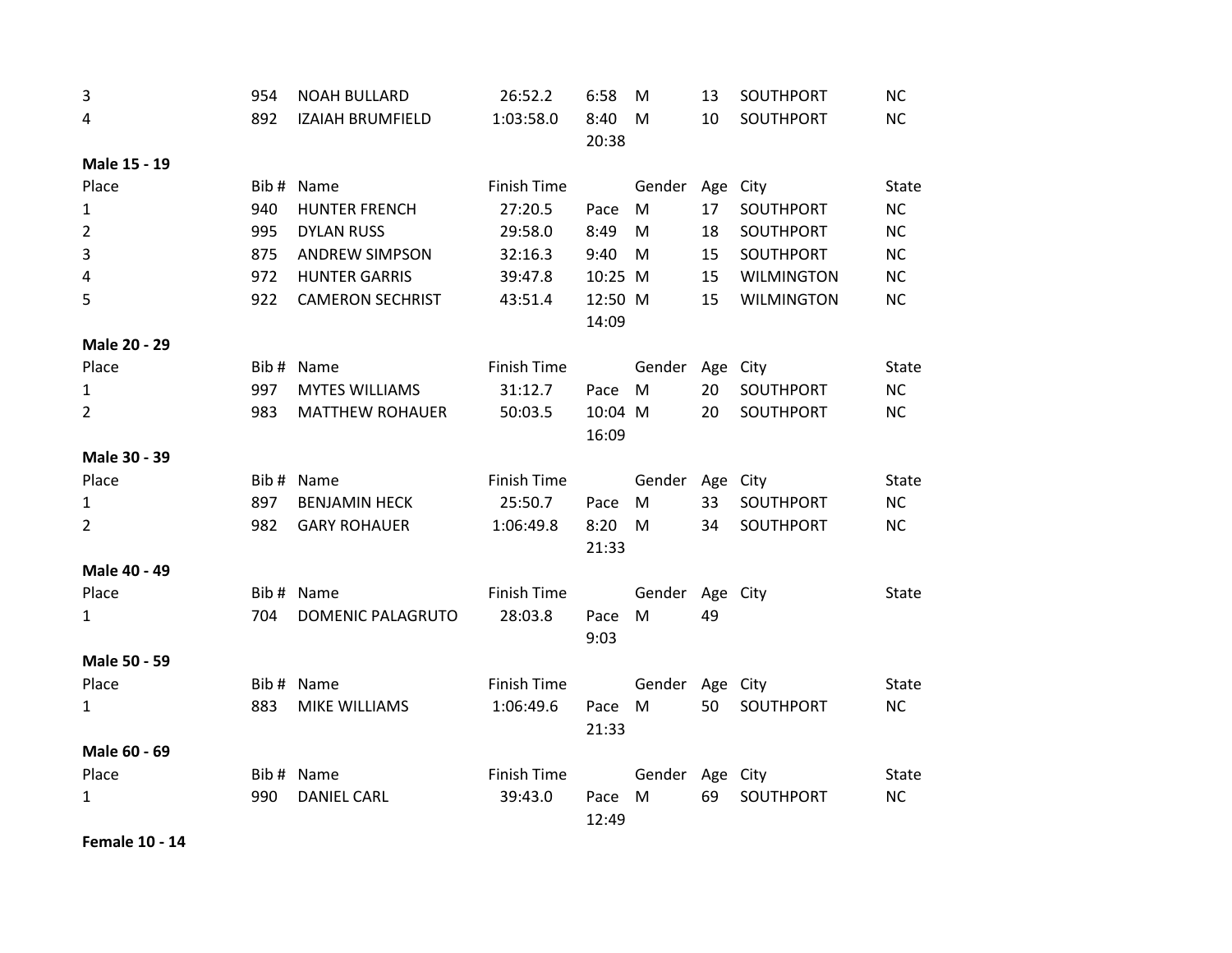| Place<br>$\mathbf{1}$<br>$\overline{2}$<br>3<br>4<br><b>Female 15 - 19</b> | 991<br>868<br>974<br>981 | Bib # Name<br><b>HARLEY WILSON</b><br><b>ALLISON CUMMINGS</b><br><b>SAMANTHA HOWELL</b><br><b>EMILY ROHAUER</b> | <b>Finish Time</b><br>33:55.7<br>39:47.4<br>44:13.0<br>50:03.3 | Pace F<br>10:56 F<br>12:50 F<br>14:16 F<br>16:09 | Gender       | Age City<br>14<br>14<br>14<br>14 | SOUTHPORT<br><b>CASTLE HAYNE</b><br><b>WILMINGTON</b><br>SOUTHPORT | State<br>NC<br><b>NC</b><br><b>NC</b><br><b>NC</b> |
|----------------------------------------------------------------------------|--------------------------|-----------------------------------------------------------------------------------------------------------------|----------------------------------------------------------------|--------------------------------------------------|--------------|----------------------------------|--------------------------------------------------------------------|----------------------------------------------------|
| Place                                                                      | Bib#                     | Name                                                                                                            | <b>Finish Time</b>                                             |                                                  | Gender       | Age City                         |                                                                    | State                                              |
| $\mathbf{1}$                                                               | 989                      | <b>DEIRDRE BYRNES</b>                                                                                           | 37:18.6                                                        | Pace F                                           |              | 15                               | <b>WILMINGTON</b>                                                  | <b>NC</b>                                          |
| $\overline{2}$                                                             | 943                      | <b>ABBY BUMGARNER</b>                                                                                           | 37:48.4                                                        | 12:02 F                                          |              | 15                               | SOUTHPORT                                                          | <b>NC</b>                                          |
| 3                                                                          | 938                      | <b>ALYSSA VESTRAND</b>                                                                                          | 37:48.4                                                        | 12:12 F                                          |              | 17                               | SOUTHPORT                                                          | <b>NC</b>                                          |
| 4                                                                          | 891                      | <b>KRISTINA FICKEN</b>                                                                                          | 39:47.4                                                        | 12:12 F                                          |              | 15                               | <b>WILMINGTON</b>                                                  | <b>NC</b>                                          |
| 5                                                                          | 988                      | <b>DANIELLE BYRNES</b>                                                                                          | 44:12.8                                                        | 12:50 F                                          |              | 15                               | <b>WILMINGTON</b>                                                  | NC                                                 |
| 6                                                                          | 975                      | <b>DESTINY JACOBS</b>                                                                                           | 58:41.4                                                        | 14:15 F                                          |              | 19                               | SOUTHPORT                                                          | <b>NC</b>                                          |
| 7                                                                          | 889                      | <b>KAREN WILLIAMS</b>                                                                                           | 1:05:27.4                                                      | 18:56 F                                          |              | 18                               | SOUTHPORT                                                          | <b>NC</b>                                          |
|                                                                            |                          |                                                                                                                 |                                                                | 21:07                                            |              |                                  |                                                                    |                                                    |
| <b>Female 20 - 29</b>                                                      |                          |                                                                                                                 |                                                                |                                                  |              |                                  |                                                                    |                                                    |
| Place                                                                      | Bib#                     | Name                                                                                                            | <b>Finish Time</b>                                             |                                                  | Gender       | Age City                         |                                                                    | <b>State</b>                                       |
| 1                                                                          | 992                      | <b>MARANDA REGISTER</b>                                                                                         | 34:58.3                                                        | Pace                                             | F            | 26                               | SOUTHPORT                                                          | <b>NC</b>                                          |
| $\overline{2}$                                                             | 987                      | <b>ELIZABETH WARREN</b>                                                                                         | 37:19.3                                                        | 11:17 F                                          |              | 29                               | SOUTHPORT                                                          | NC                                                 |
| 3                                                                          | 856                      | <b>JAMIE RENN</b>                                                                                               | 58:41.3                                                        | 12:02 F                                          |              | 20                               | SOUTHPORT                                                          | <b>NC</b>                                          |
| 4                                                                          | 867                      | <b>BROOKE HOLDEN</b>                                                                                            | 58:41.8                                                        | 18:56 F                                          |              | 22                               | SOUTHPORT                                                          | <b>NC</b>                                          |
|                                                                            |                          |                                                                                                                 |                                                                | 18:56                                            |              |                                  |                                                                    |                                                    |
| <b>Female 30 - 39</b>                                                      |                          |                                                                                                                 |                                                                |                                                  |              |                                  |                                                                    |                                                    |
| Place                                                                      |                          | Bib # Name                                                                                                      | <b>Finish Time</b>                                             |                                                  | Gender       | Age City                         |                                                                    | <b>State</b>                                       |
| 1                                                                          | 890                      | LINDSAY MARTINI                                                                                                 | 30:46.2                                                        | Pace                                             | $\mathsf{F}$ | 31                               | <b>WILMINGTON</b>                                                  | <b>NC</b>                                          |
| 2                                                                          | 866                      | <b>JENNIFER CESSNA</b>                                                                                          | 35:00.9                                                        | 9:55                                             | F            | 36                               | SOUTHPORT                                                          | <b>NC</b>                                          |
| 3                                                                          | 999                      | <b>CASEY TOWNSEN</b>                                                                                            | 49:47.6                                                        | 11:17 F                                          |              | 31                               | <b>BOLIVIA</b>                                                     | <b>NC</b>                                          |
| 4                                                                          | 893                      | <b>MELINDA VINCK</b>                                                                                            | 1:06:31.6                                                      | 16:04 F                                          |              | 32                               | SOUTHPORT                                                          | <b>NC</b>                                          |
| 5                                                                          | 984                      | <b>STEPHANIE ROHAUER</b>                                                                                        | 1:06:50.3                                                      | 21:27 F                                          |              | 38                               | SOUTHPORT                                                          | <b>NC</b>                                          |
|                                                                            |                          |                                                                                                                 |                                                                | 21:34                                            |              |                                  |                                                                    |                                                    |
| <b>Female 40 - 49</b>                                                      |                          |                                                                                                                 |                                                                |                                                  |              |                                  |                                                                    |                                                    |
| Place                                                                      |                          | Bib # Name                                                                                                      | <b>Finish Time</b>                                             |                                                  | Gender       | Age City                         |                                                                    | State                                              |
| $\mathbf{1}$                                                               | 876                      | <b>JILL CUMMINGS</b>                                                                                            | 33:11.9                                                        | Pace F                                           |              | 49                               | <b>CASTLE HAYNE</b>                                                | <b>NC</b>                                          |